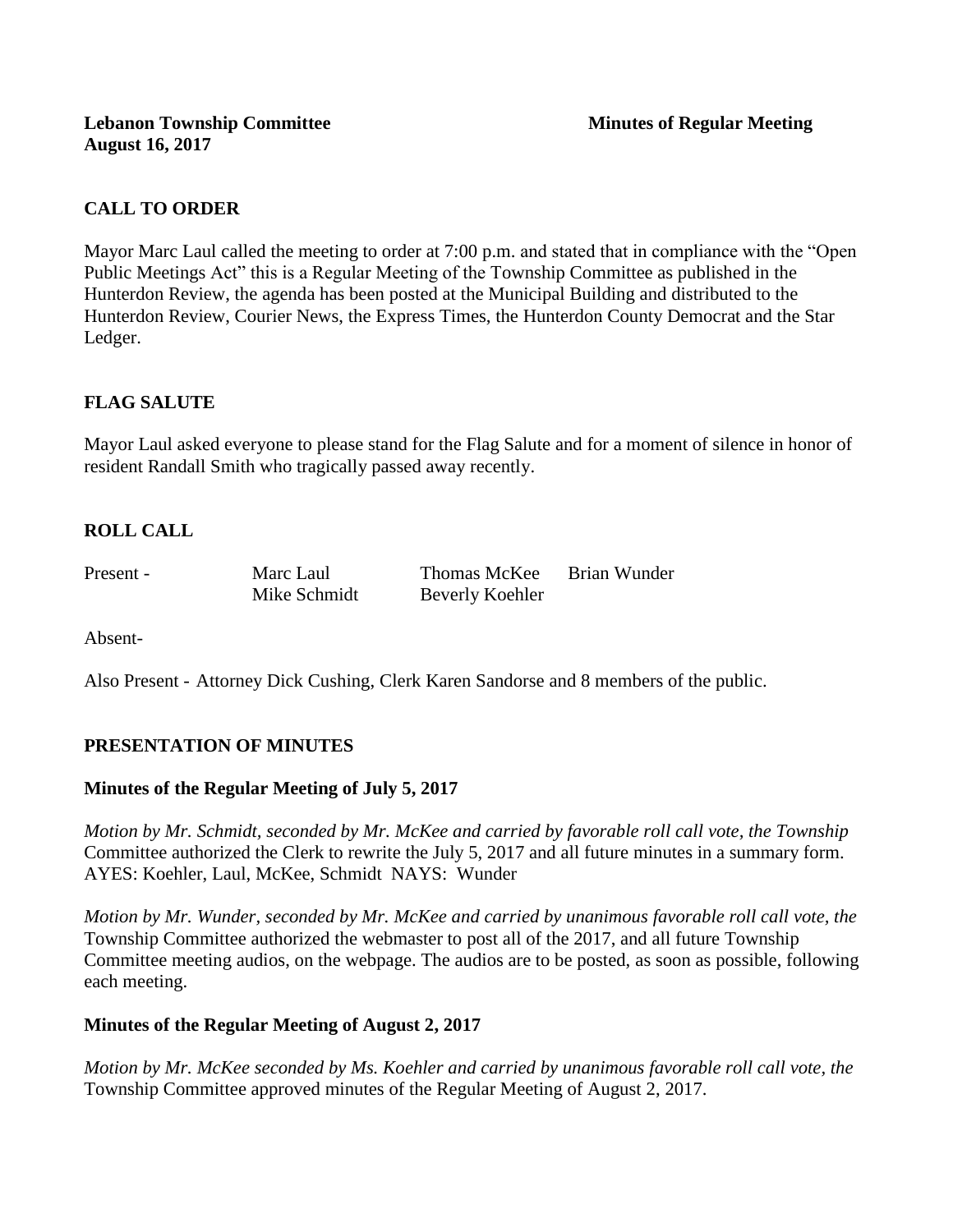LTCM 08/16/2017 Page 2 of 10

## **Minutes of the Executive Session Meeting of August 2, 2017**

*Motion by Mr. Schmidt, seconded by Mr. McKee and carried by unanimous favorable roll call vote,* the Township Committee approved minutes of the Executive Session of August 2, 2017.

## **PUBLIC COMMENTS – for agenda items only.**

*Motion by Mr. Schmidt, seconded by Mr. McKee and carried by unanimous favorable roll call vote,* the Township Committee opened the public comment portion of the meeting.

Mr. Bernie Cryan said that the Mayor did a good thing in having the audio file on the webpage for the residents to access.

*Motion by Mr. Schmidt, seconded by Mr. Wunder and carried by unanimous favorable roll call vote,* the Township Committee closed the public comment portion of the meeting.

## **ORDINANCES**

#### **Public Hearing – Ordinance No. 2017-05**

*Motion by Mr. Wunder, seconded by Mr. Schmidt and carried by unanimous favorable roll call vote,* the public hearing for Ordinance No. 2017-05 was opened.

There were no comments from the public*.*

*Motion by Mr. Schmidt, seconded by Ms. Koehler and carried by unanimous favorable roll call vote,* the public hearing for Ordinance No. 2017-05 was closed.

*Motion by Mr. Wunder, seconded by Mr. McKee and carried by unanimous favorable roll call vote, the* Township Committee adopted Ordinance No. 2017-05 as written below.

## TOWNSHIP OF LEBANON HUNTERDON COUNTY, NEW JERSEY ORDINANCE NO. 2017-05 AN ORDINANCE AMENDING AND SUPPLEMENTING SCHEDULE XVII OF CHAPTER 7 OF THE TOWNSHIP CODE REGARDING SPEED RESTRICTIONS ON CERTAIN STREETS

WHEREAS, the Township Engineer prepared and submitted an Engineering Study dated June 19, 2017 analyzing a sampling of roadway speed study data obtained by the Lebanon Township Police Department during the fall of 2016; and

WHEREAS, the final recommendation of said Engineering Study is that speed limits should be set for certain Township roadways and that speed limit signs should be installed; and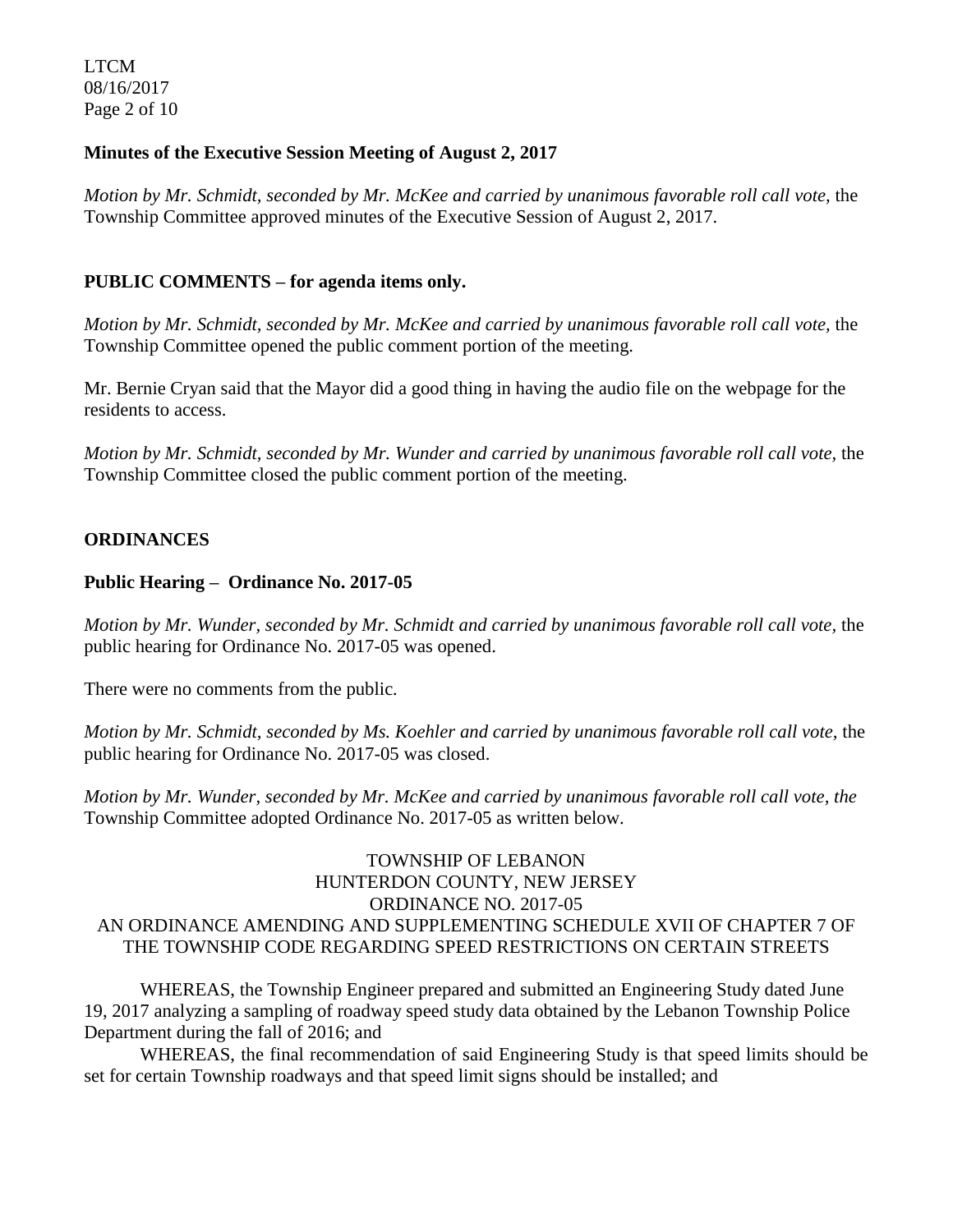LTCM 08/16/2017 Page 3 of 10

WHEREAS, the Township of Lebanon finds it in the interest of public safety to establish speed limits for both directions of traffic along the roadways listed below pursuant to N.J.S.A. 39:4-8.b; and

WHEREAS, the Township Engineer's Engineering Study states that the proposed speed limits meet the requirements of the Federal Highway Administration (FHWA) *Methods and Practices for Setting Speed Limits Publication FHWA SA-12-004* as required by N.J.S.A. 39:4-8(b); and

NOW, THEREFORE, BE IT ORDAINED by the Mayor and Committee of the Township of Lebanon that Schedule XVII of Chapter 7 of the Code of the Township of Lebanon is hereby amended as follows:

SECTION 1. Chapter 7, Schedule VII entitled "Speed Limits" of the Code of the Township of Lebanon is amended by adding the following:

| Name of Street        | Direction   | Speed | Location                                  |
|-----------------------|-------------|-------|-------------------------------------------|
|                       |             |       |                                           |
|                       |             | Limit |                                           |
|                       |             | (mph) |                                           |
| Dutch Hill Road: Zone | <b>Both</b> | 25    | Dutch Hollow Rd to Musconetcong River Rd. |
|                       |             |       |                                           |
| Dutch Hill Road: Zone | <b>Both</b> | 35    | Pine Stone Drive to Dutch Hollow Rd.      |
| 2                     |             |       |                                           |
| Mackenzie Road        | Both        | 35    | Entire Length                             |
|                       |             |       |                                           |
| Mt. Airy Road         | Both        | 35    | Entire Length                             |
| Mt. Grove Road        | Both        | 35    | Entire Length                             |
| Mt. Kipp Road         | <b>Both</b> | 30    | Entire Length                             |
| Mt. Top Road: Zone 1  | Both        | 25    | Safari Trail to Musconetcong River Rd.    |
| Mt. Top Road: Zone 2  | Both        | 35    | Hollow Rd. to Safari Trail                |
| Mowder Road           | Both        | 35    | Entire Length                             |
| Rocky Run Road        | <b>Both</b> | 35    | <b>Entire Length</b>                      |
| Spruce Run Road       | <b>Both</b> | 35    | <b>Entire Length</b>                      |
| Turkey Top Road       | Both        | 30    | <b>Entire Length</b>                      |

SECTION 2. All Ordinances or parts of Ordinances inconsistent herewith are repealed as to such inconsistencies.

SECTION 3. If any section, subsection, sentence, clause, phrase or portion of this Ordinance is for any reason held invalid or unconstitutional by any court of competent jurisdiction, such portion shall be deemed a separate, distinct and independent provision, and such holding shall not affect the validity of the remaining portions thereof.

SECTION 4. Any ordinance inconsistent with the terms of this Ordinance is hereby repealed.

SECTION 5. This Ordinance shall take effect upon final passage and publication according to law.

# **RESOLUTIONS**

# **Resolution No. 83-2017 - Witt Property – Privacy Fence and Entry Piers**

*Motion by Mr. Wunder, seconded by Mr. Schmidt and carried by unanimous favorable roll call vote, the* Township Committee approved Resolution No. 83-2017 as written below.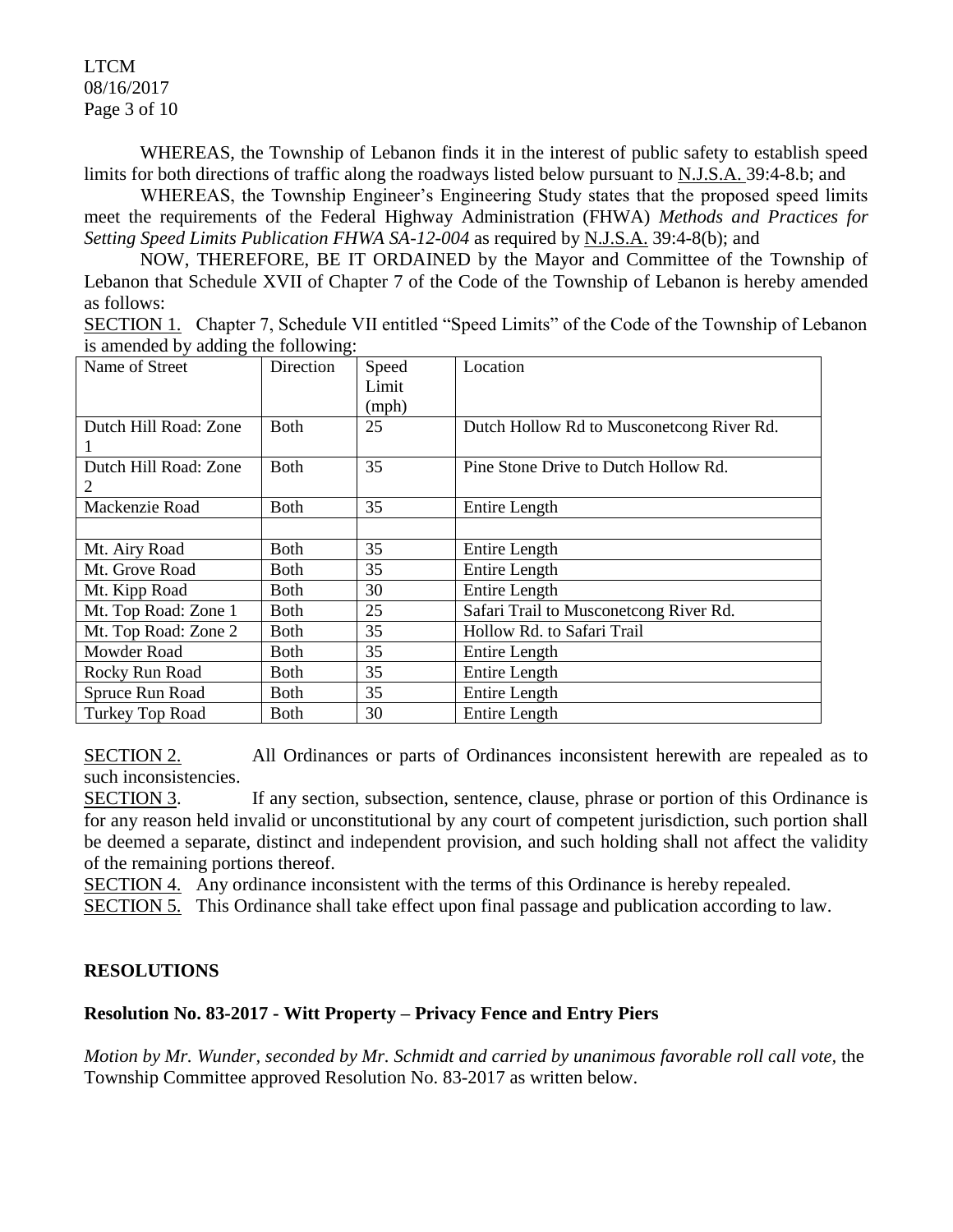## **TOWNSHIP OF LEBANON HUNTERDON COUNTY, NEW JERSEY RESOLUTION NO. 83-2017 RESOLUTION REFERRING REQUEST TO CONSTRUCT IN THE RIGHT-OF-WAY TO THE BOARD OF ADJUSTMENT**

WHEREAS, Larry and Gretchen Witt ("Property Owners") own certain property located at 31 Hoffman's Crossing Road, Califon, New Jersey, which is designated on the tax maps of the Township of Lebanon as Block 16, Lot 17.03 (the "Property"); and

WHEREAS, the right-of-way for Hoffman's Crossing Road extends on to Property; and

WHEREAS, the Property Owners have requested permission from the Township to place lighted piers or bollards at the end of their driveway within the right-of-way;

WHEREAS, the Property Owners previously constructed a fence that encroaches upon the rightof-way and have requested an approval of such fence; and

WHEREAS, the Township Committee has determined that, although the Township Committee has the authority to grant permission to place structures in the right-of-way, the Township Committee determined that it was more appropriate that the matter be referred to the Board of Adjustment for consideration as a land use application;

WHEREAS, the Township Committee requests that any approval granted by the Board of Adjustment be subject to the following conditions:

- 1. Property Owners recognize that utility companies also operate in the right-of-way and that utility improvements may require demolition or removal of any structures in the right-of-way. Therefore, Property Owners shall agree to fully cooperate with utility companies and shall not seek damages from such utility companies related to the structures in the right-of-way.
- 2. Property Owners shall execute an agreement in a form approved by the Township Attorney holding the Township harmless for any damage caused to the structures within the right-of-way by Township snow removal or road repair vehicles and personal vehicles traveling on Hoffman's Crossing.
- 3. Any such approval shall only grant Property Owners permission to place certain structures within the right-of-way and shall not grant Property Owners an easement. Therefore, if the Township requires use of the right-of-way for public roadway purposes, Property Owners shall remove the structures upon request of the Township.
- 4. Approval by the Township's Construction Office that such structures meet all requirements of applicable building and construction codes.
- 5. Approval of any such application shall be subject to review and approval by the Township Road Supervisor.

NOW, THEREFORE, BE IT RESOLVED, by the Mayor and Committee of the Township of Lebanon, County of Hunterdon, New Jersey, that Property Owners, Larry and Gretchen Witt, are directed to make a land use application to the Township Board of Adjustment to construct a fence and lighted piers in the right-of-way.

IT IS FURTHER RESOLVED, that the Board of Adjustment is authorized to hear any such application made by the Property Owners to place a fence and lighted piers in the right-of-way.

IT IS FURTHER RESOLVED, that any such approval by the Board of Adjustment shall be subject to the above-referenced conditions.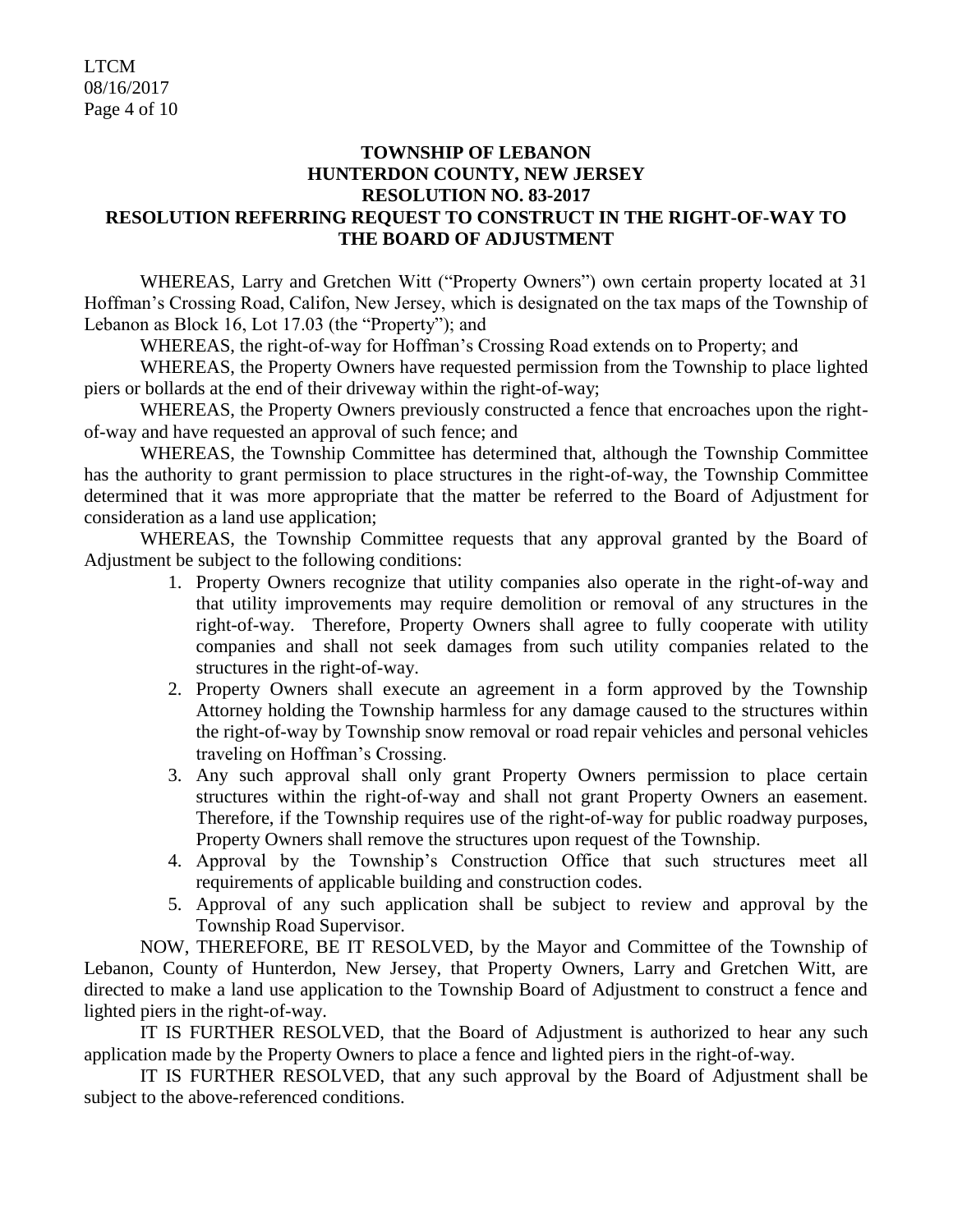LTCM 08/16/2017 Page 5 of 10

#### **Resolution No. 84-2017 – Settlement Agreement – Fair Share Housing**

*Motion by Ms. Koehler, seconded by Mr. Schmidt and carried by favorable roll call vote, the* Township Committee approved Resolution No. 84-2017 as written below.

## **TOWNSHIP OF LEBANON, HUNTERDON COUNTY RESOLUTION 84-2017**

## **AUTHORIZING EXECUTION OF A SETTLEMENT AGREEMENT WITH THE FAIR SHARE HOUSING CENTER ("FSHC") FOR THE TOWNSHIP'S 1999-2025 AFFORDABLE HOUSING OBLIGATIONS**

WHEREAS, the Township of Lebanon (the "Township") filed a Declaratory Judgment Action (the "Litigation") in the Superior Court of New Jersey, Hunterdon County, in furtherance of the Supreme Court's March 10, 2015, decision captioned In re Adoption of N.J.A.C. 5:96 & 5:97 by N.J. Council on Affordable Housing, 221 N.J. 1 (2015) (the "Supreme Court Decision"), which was assigned to the Honorable Thomas C. Miller, P.J., Cv.; and

WHEREAS, Fair Share Housing Center ("FSHC") is a Supreme Court-designated interested party in the Litigation in accordance with the Supreme Court Decision; and

WHEREAS, FSHC and the Township appeared before The Honorable Thomas C. Miller at two case management conferences on January 28, 2016 and April 15, 2016 and participated in settlement conferences with Special Master The Honorable Peter A. Buchsbaum (the "Special Master") on June 3, 2016 and December 23, 2016; and

WHEREAS, through that process, the Township and FSHC agreed to settle the Litigation pursuant to a Settlement Agreement in the form attached hereto as Exhibit A and to present such Settlement Agreement to the trial court with jurisdiction over this matter to review; and

WHEREAS, such settlement was reached because both parties recognize that the settlement of Mount Laurel litigation is favored because it avoids delays and the expense of trial and results more quickly in the construction of homes for lower-income households; and

WHEREAS, due to the Township's location within the Highlands Region and the lack of public water and sewer, the proposed Settlement Agreement, does not require the rezoning of any property in the Township for affordable housing; and

WHEREAS, in the past, the Township has adopted Spending Plans providing for disbursements from the Affordable Housing Trust Fund that have assisted the Township to meet its affordable housing obligations by providing funding for housing rehabilitation, funding to convert market rate units to affordable units, and funds to assist non-profit groups or groups aiding those with special needs; and

WHEREAS, the Township wishes to continue to provide affordable housing opportunities through expenditure of funds through the Affordable Housing Trust Fund;

NOW, THEREFORE, BE IT RESOLVED, by the Mayor and Committee of the Township of Lebanon, Hunterdon County, New Jersey, as follows:

1. The terms and conditions of the Settlement Agreement, attached hereto are hereby approved, ratified and confirmed.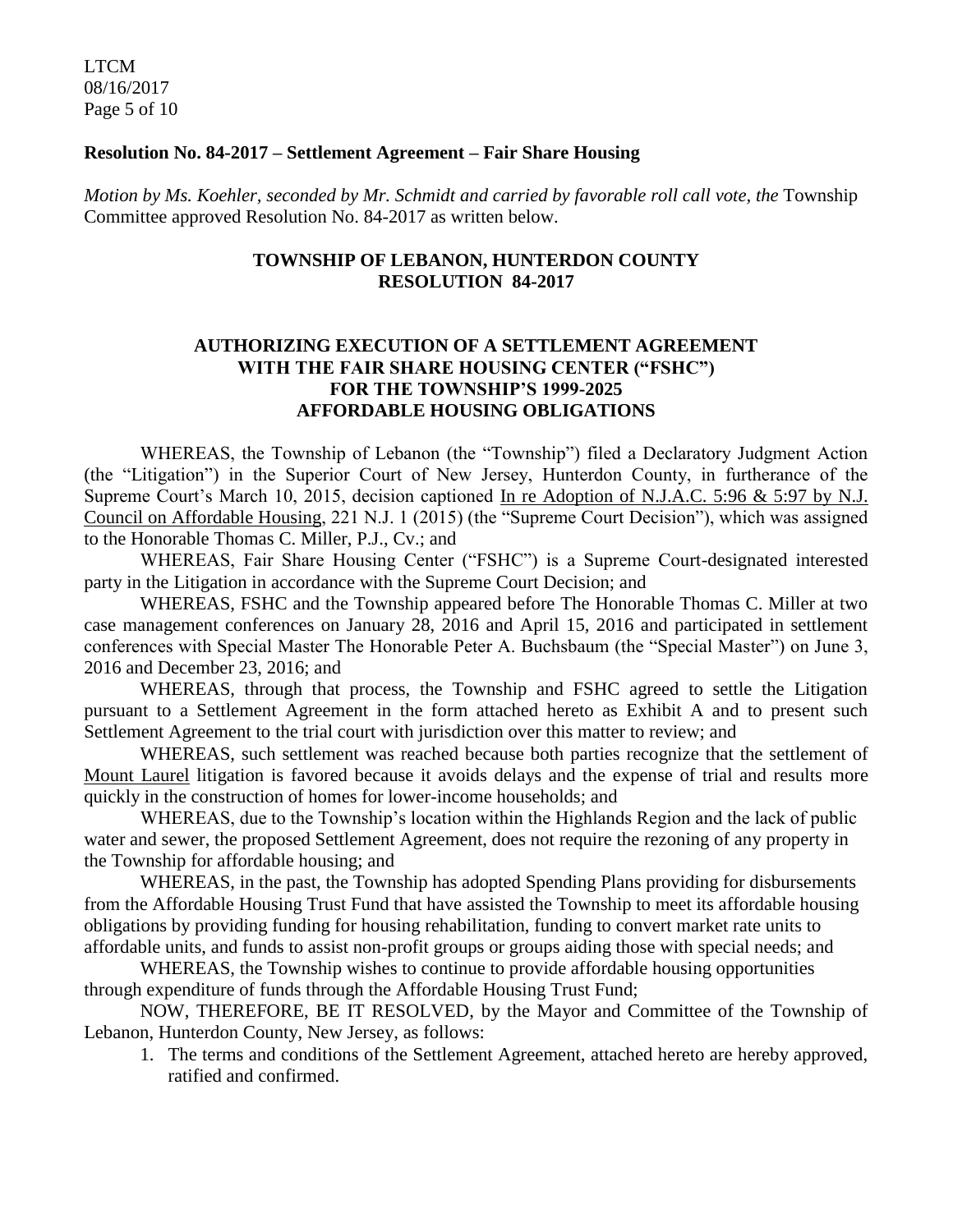- 2. The Township Attorney is authorized and directed to execute the attached Settlement Agreement.
- 3. The Township Attorney and Township Planner are hereby authorized to take all steps to effectuate the Settlement Agreement including appearing at a Fairness Hearing, publishing notice of such hearing, and drafting an Affordable Housing and Fair Share Plan
- 4. This Resolution shall take effect immediately.

# **OLD BUSINESS**

#### **NJWSA Maintenance and Management Agreement**

Tabled.

#### **Department of Public Works Building – Mechanic's Bay Floor**

The Mechanic's bay floor has had drainage issues since the construction of the building. Mayor Laul received a proposal to have the floor shot blasted so fluids will run toward the center drain. The proposal exceeds the bid threshold; therefore, the Township will need to seek formal bids. The CFO confirmed that the shot blasting will be correcting a construction deficiency so the cost can be covered by the bond ordinance for the DPW Garage project.

*Motion by Mr. Wunder, seconded by Mr. Schmidt and carried by unanimous favorable roll call vote,* the Township Committee authorized Attorney Cushing to prepare a bid package for the shot blasting of the DPW Mechanic's bay floor.

#### **Verizon Wireless – Municipal Consent for the Installation of Wireless Nodes**

The Township Attorney provided the Committee with a resolution and ordinance for their review. The resolution would grant municipal consent, with conditions, and the ordinance will allow for the issuance of telecom permits.

Attorney Cushing provided the history of Verizon Wireless' request for municipal consent.

The Committee will consider the ordinance and resolution at their next meeting.

#### **NEW BUSINESS**

# **Township Voice and Data Service with Equipment Systems**

Tabled to next meeting.

# **Police Chief Gale – Request to Lease/Purchase a 2017 Police Interceptor SUV**

Tabled to next meeting.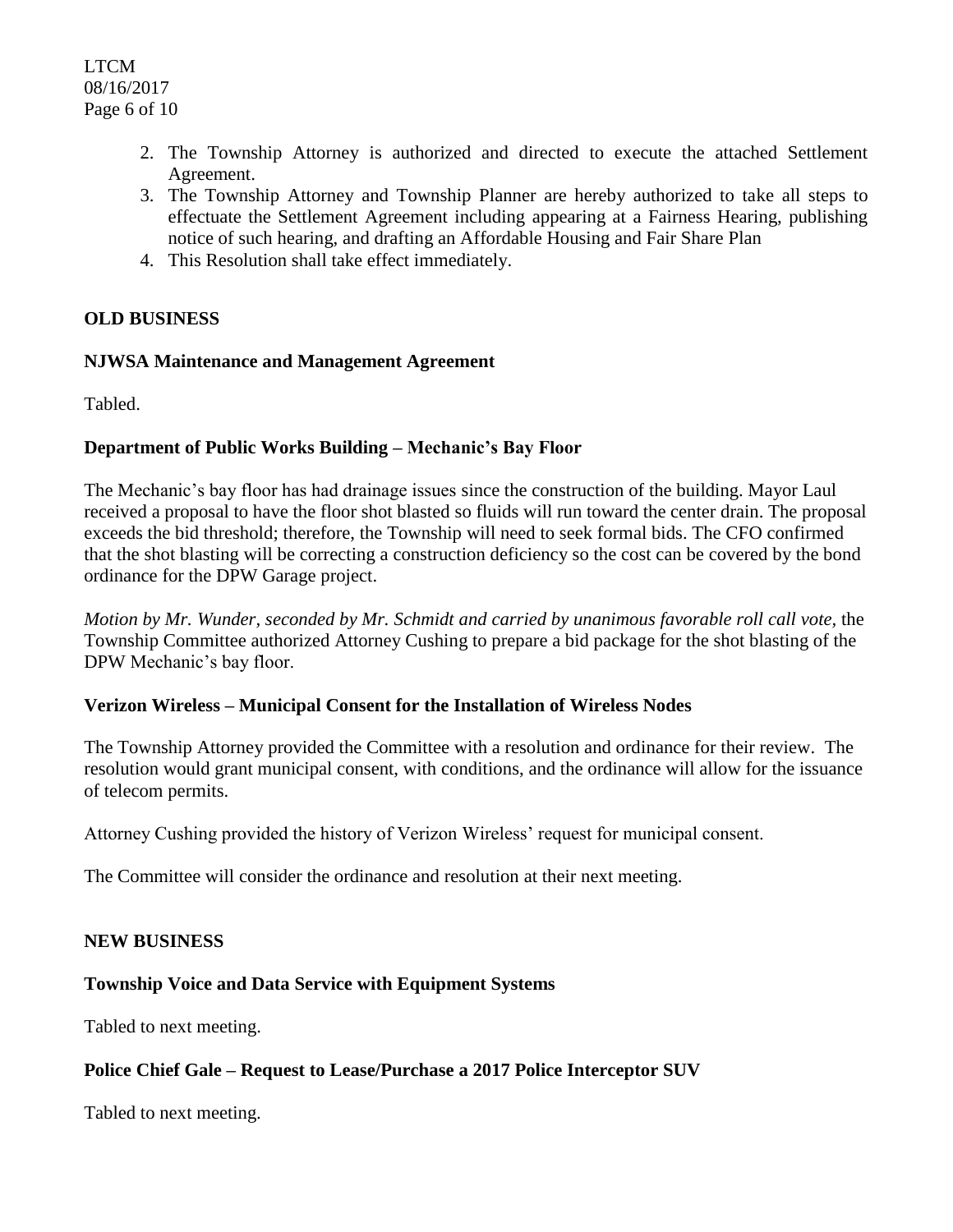LTCM 08/16/2017 Page 7 of 10

## **EJ Skidmore OPRA Request for Executive Session Minutes**

*Motion by Mr. Schmidt, seconded by Mr. McKee and carried by unanimous favorable roll call vote, the* Township Committee authorized the release of the June 21, 2017 and the July 19, 2017 executive session minutes, subject to the Township Attorney's review and permissible redactions.

### **Meeting Cancellations**

*Motion by Mr. Wunder, seconded by Mr. Schmidt and carried by favorable roll call vote, the Township* Committee canceled the September 6, 2017 and the November 15, 2017 meetings. AYES: Wunder, Koehler, Laul, Schmidt NAYS: McKee

# **PRESENTATION OF VOUCHERS**

Committee Members provided a description of vouchers exceeding \$1000.00.

*Motion by Ms. Koehler, seconded by Mr. McKee and carried by unanimous favorable roll call vote,* the Township Committee approved the August 16, 2017 bill list, in amount of \$3,495,369.03.

## **CORRESPONDENCE**

- a. Tax Collector's Report for the Month of July 2017
- b. LT Environmental & Open Space Commission's June 19, 2017 Meeting Minutes
- c. LT Recreation Commission's July 6, 2017 Meeting Minutes

# **PUBLIC COMMENTS**

*Motion by Ms. Koehler, seconded by Mr. Schmidt and carried by unanimous favorable roll call vote, the* Township Committee opened the public comment portion of the meeting at 8:05 p.m.

Mr. Bernie Cryan made suggestions for the Committee to consider when searching for a new phone service for the Township.

*Motion by Ms. Koehler, seconded by Mr. Schmidt and carried by unanimous favorable roll call vote,* the Township Committee closed the public comment portion of the meeting at 8:08p.m.

#### **EXECUTIVE SESSION**

**It is anticipated that action will be taken when the public meeting reconvenes.**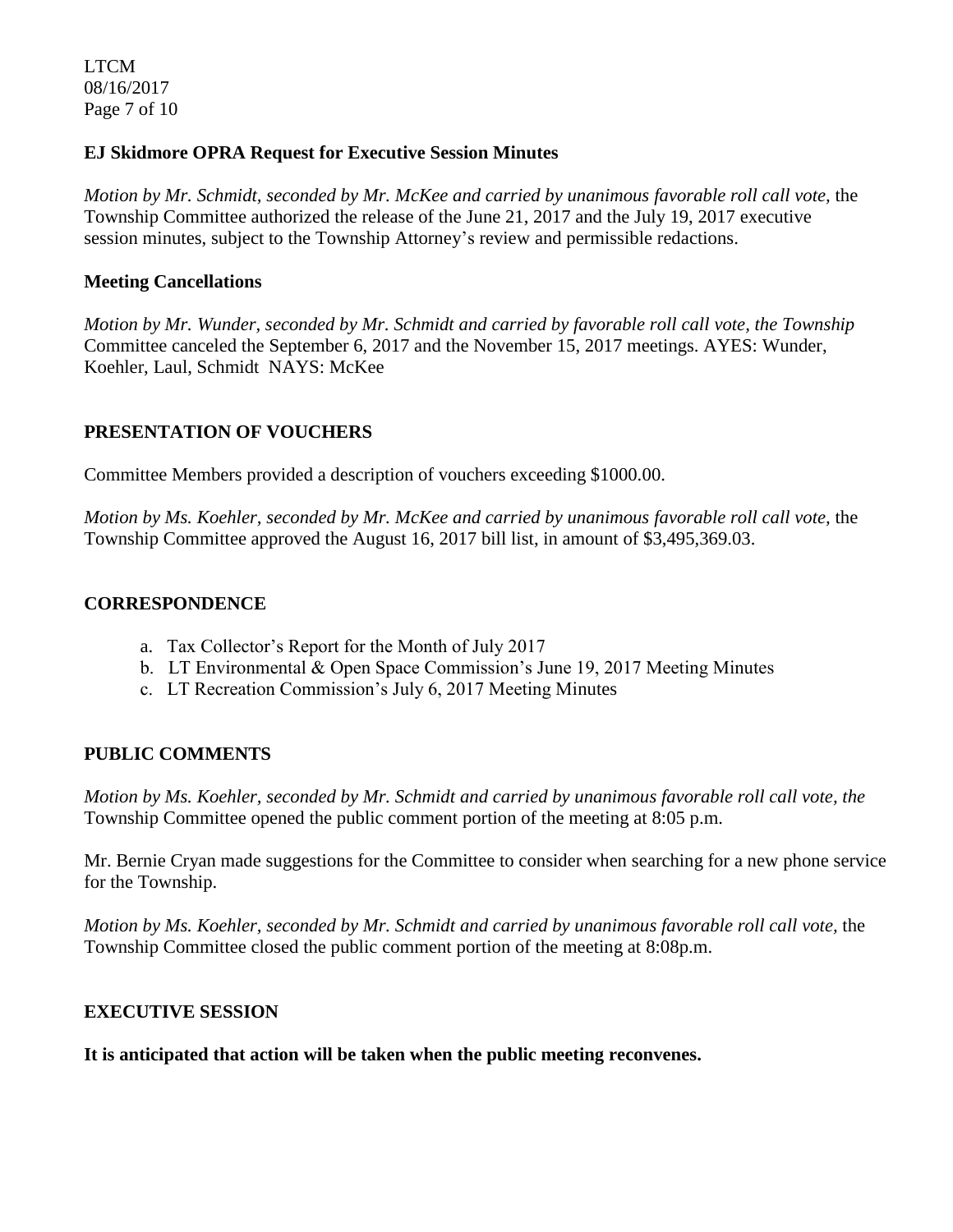LTCM 08/16/2017 Page 8 of 10

#### **Resolution No. 85-2017 –Executive Session**

*Motion by Mr. Schmidt, seconded by Ms. Koehler and carried by unanimous favorable roll call vote,* the Township Committee approved Resolution No. 85-2017 and convened in executive session at 8:09 p.m.

It is anticipated that action may be taken when the Public Meeting is reconvened.

## TOWNSHIP OF LEBANON COUNTY OF HUNTERDON

## STATE OF NEW JERSEY RESOLUTION NO. 85-2017 RESOLUTION AUTHORIZING EXECUTIVE SESSION

WHEREAS, the Open Public Meetings Act; *N.J.S.A.* 10:4-6 *et seq*., declares it to be the public policy of the State to insure the right of citizens to have adequate advance notice of and the right to attend meetings of public bodies at which business affecting the public is discussed or acted upon; and

WHEREAS, the Open Public Meetings Act also recognizes exceptions to the right of the public to attend portions of such meetings; and

 WHEREAS, the Mayor and Committee find it necessary to conduct an executive session closed to the public as permitted by the *N.J.S.A*. 40:4-12; and

 WHEREAS, the Mayor and Committee will reconvene in public session at the conclusion of the executive session;

 NOW, THEREFORE, BE IT RESOLVED by the Mayor and Committee of the Township of Lebanon, County of Hunterdon, State of New Jersey that they will conduct an executive session to discuss

the following topic(s) as permitted by *N.J.S.A*. 40:4-12:

A matter which Federal Law, State Statute or Rule of Court requires be kept confidential or excluded from discussion in public (Provision relied upon:

 $\qquad \qquad ; \qquad$ \_\_\_\_\_\_A matter where the release of information would impair a right to receive funds from the federal government;

\_\_\_\_\_\_A matter whose disclosure would constitute an unwarranted invasion of individual privacy;

 $X$  A collective bargaining agreement, or the terms and conditions thereof (Specify contract:

#### \_\_\_\_\_\_\_\_\_\_\_\_\_\_\_\_\_\_\_\_\_\_\_\_\_\_\_\_\_\_\_\_\_\_\_\_\_\_\_\_\_\_\_); **CWA Local 1040**

 A matter involving the purpose, lease or acquisition of real property with public funds, the setting of bank rates or investment of public funds where it could adversely affect the public interest if discussion of such matters were disclosed; Real Estate Acquisitions

Tactics and techniques utilized in protecting the safety and property of the public provided that their disclosure could impair such protection;

\_\_\_\_\_\_Investigations of violations or possible violations of the law;

 Pending or anticipated litigation or contract negotiation in which the public body is or may become a party; (The general nature of the litigation or contract negotiations is**:** 

 X Professional Service Contracts\_\_\_\_\_\_. The public disclosure of such information at this time would have a potentially negative impact on the municipality's position in the litigation or negotiation;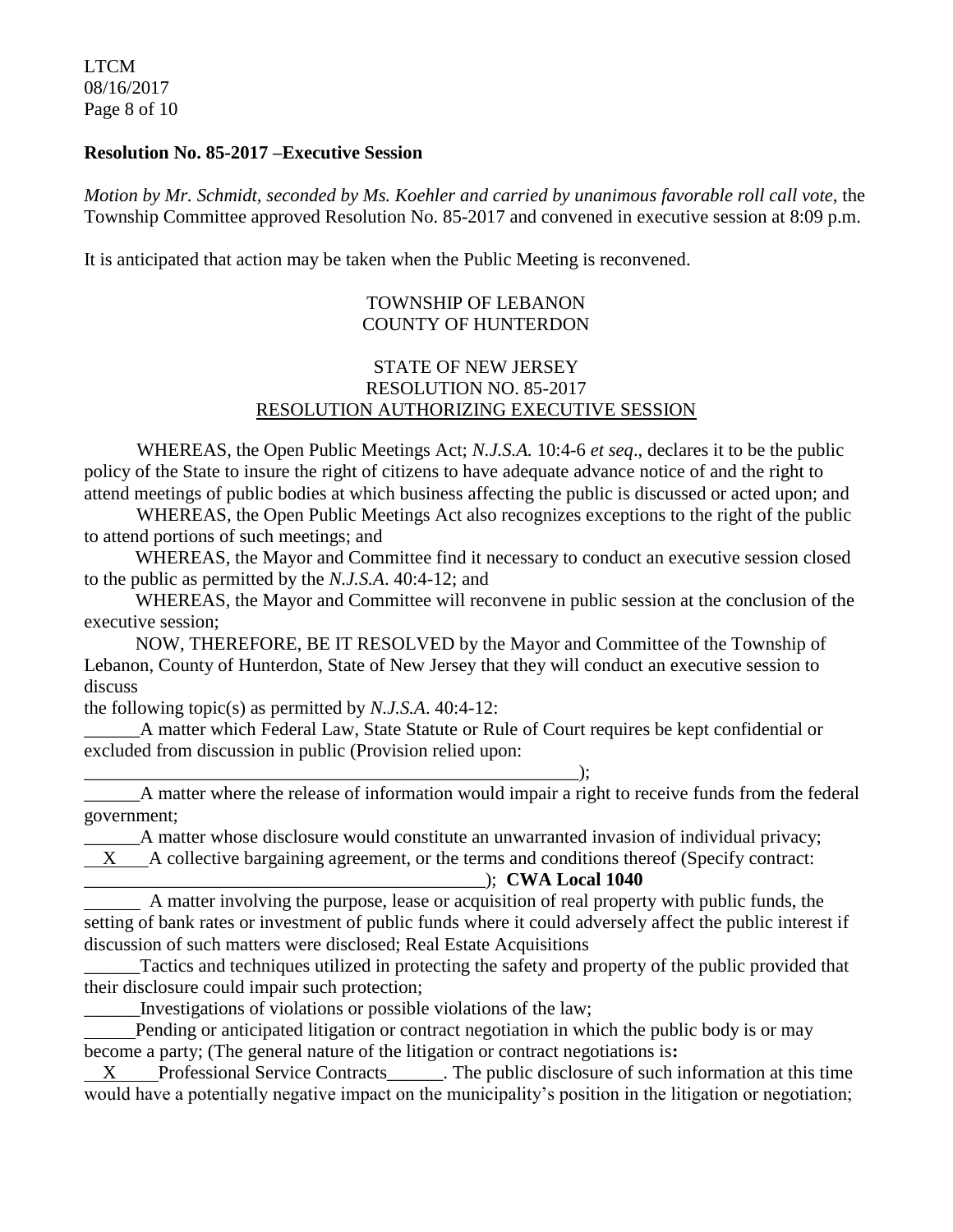LTCM 08/16/2017 Page 9 of 10

therefore this information will be withheld until such time as the matter is concluded or the potential for negative impact no longer exists.

 Matters falling within the attorney-client privilege, to the extent that confidentiality is required in order for the attorney to exercise his or her ethical duties as a lawyer; (The general nature of the matter is:

OR the public disclosure of such information at this time would have a potentially negative impact on the municipality's position with respect to the matter being discussed; therefore this information will be withheld until such time as the matter is concluded or the potential for negative impact no longer exists.*)*;

 Matters involving the employment, appointment, termination of employment, terms and conditions of employment, evaluation of the performance, promotion or disciplining of any specific prospective or current public officer or employee of the public body, where all individual employees or

appointees whose rights could be adversely affected have not requested in writing that the matter(s) be discussed at a public meeting; (The employee(s) and/or general nature of discussion is:

Contract the public disclosure of such information at this time would violate the employee(s) privacy rights; therefore this information will be withheld until such time as the matter is concluded or the threat to privacy rights no longer exists.;

\_\_\_\_\_\_Deliberation occurring after a public hearing that may result in the imposition of a specific civil penalty or loss of a license or permit;

BE IT FURTHER RESOLVED that the Mayor and Committee hereby declare that their discussion of the subject(s) identified above may be made public at a time when the Township Attorney advises them that the disclosure of the discussion will not detrimentally affect any right, interest or duty of the Township or any other entity with respect to said discussion.

BE IT FURTHER RESOLVED that the Mayor and Committee, for the reasons set forth above, hereby declare that the public is excluded from the portion of the meeting during which the above discussion shall take place.

The Township Committee reconvened the public meeting at 8:53 p.m.

# **Approving a Release Agreement – CWA Local 1040 – Release Agreement**

*Motion by Mr. Wunder, seconded by Mr. Schmidt and carried by unanimous favorable roll call vote,* the Township Committee approved a Release Agreement and authorized the Township Attorney to forward on to the CWA Local 1040.

# **Statewide Insurance Policy**

*Motion by Mr. McKee, seconded by Ms. Koehler and carried by unanimous favorable roll call vote,* the Township Committee approved rolling over the Statewide Insurance Policy with a 2% maximum cap.